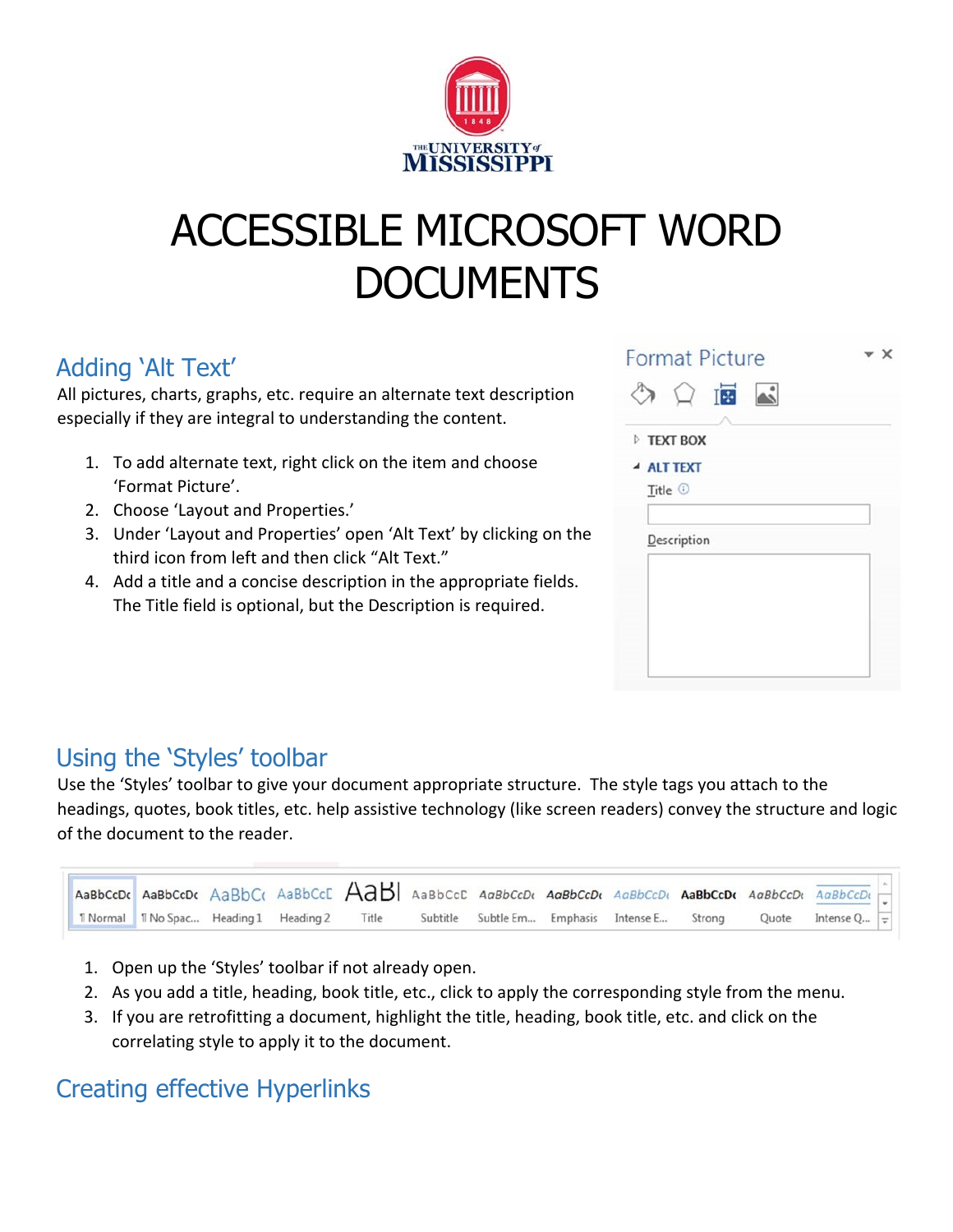When you include a website in your document, you want the visible text that is linked to be meaningful and helpful to anyone using a screen reader. Avoid using raw URLs or words like "click here."

1. Copy the URL that you want to include, but instead of pasting it into your document, click "Insert" from the top-level menu and choose 'Hyperlink.'

|             |             |       |                |        |               |                      |            |                          |                                                                        |               |                    |                    |         |                         | introHandoutWordDocs - Word |              |  |
|-------------|-------------|-------|----------------|--------|---------------|----------------------|------------|--------------------------|------------------------------------------------------------------------|---------------|--------------------|--------------------|---------|-------------------------|-----------------------------|--------------|--|
| <b>FILE</b> | <b>HOME</b> |       | <b>INSERT</b>  | DESIGN | PAGE LAYOUT   |                      | REFERENCES |                          | MAILINGS                                                               | <b>REVIEW</b> | VIEW               | MathPlayer         | ACROBAT |                         |                             |              |  |
|             |             |       | $\overline{a}$ |        | <b>A</b> VEIL |                      |            |                          | <b>Contract Store</b>                                                  | W             |                    |                    |         | $\overline{\mathbb{R}}$ |                             |              |  |
| Cover       | Blank       | Page  | Table          |        |               |                      |            |                          | Pictures Online Shapes SmartArt Chart Screenshot   My Apps + Wikipedia |               | Online             | Hyperlink Bookmark |         | Cross-                  | Comment   Header Footer     |              |  |
| Page * Page |             | Break |                |        | Pictures      |                      |            | $\overline{\phantom{a}}$ |                                                                        |               | Video <sup>v</sup> |                    |         | reference               |                             |              |  |
|             | Pages       |       | Tables         |        |               | <b>Illustrations</b> |            |                          |                                                                        | Add-ins       | Media              |                    | Links   |                         | Comments                    | Header & Foo |  |

- 2. At the top of the dialog box in the Text to Display field, type the visible, descriptive text you want displayed for your hyperlink. At the bottom in the Address field, paste the URL.
- 3. If you already have a URL pasted in as a hyperlink or using something generic like "Click here," you can edit it to make the hyperlink text meaningful.
	- a. Highlight the link in the document; right-click, and choose 'Hyperlink'
	- b. Click 'Edit Hyperlink'
	- c. In the Text to Display field, delete the existing text and add meaningful text.
	- d. Click 'OK.'



#### Using True Bulleted and Numbered Lists

- 1. Click the 'Home' tab on the main menu ribbon.
- 2. Choose either 'Numbered List' or 'Bulleted List' options from the Paragraph group.
- 3. Avoid using asterisks and tabs or numbers and tabs to create lists.

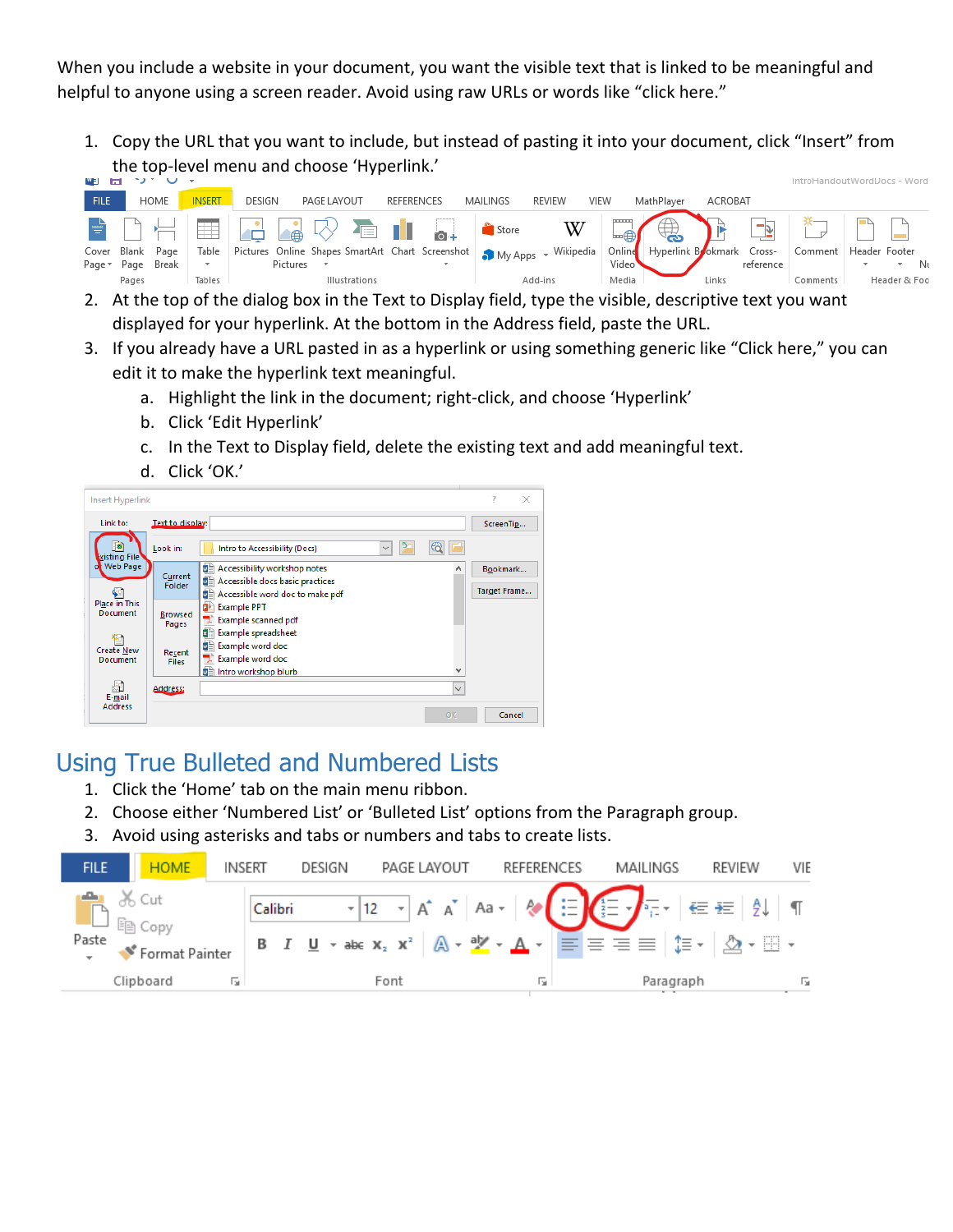#### Defining and Labeling Tables

- 1. If any tables exist in the Word document, the first row may need to be set as a Header Row. To do this: Highlight the top row, right click on it and choose "Table Properties."
	- a. Click the Row tab on the "Table Properties" dialog box.
	- b. Select "Repeat as header row at the top of each page" on the Row tab. Click OK.
- 2. Add alternate text to the table:
	- a. Right click on the table and choose "Table Properties."
	- b. Click the Alt Text tab in the "Table Properties" dialog box.
	- c. Add a Title and an alternate text Description.

| Table   | Row                 | Column                          | Cell                         | Alt Text                                     |        |
|---------|---------------------|---------------------------------|------------------------------|----------------------------------------------|--------|
| Row 1:  |                     |                                 |                              |                                              |        |
| Size    |                     |                                 |                              |                                              |        |
|         | Specify height:     | $0^{\circ}$                     | $\frac{\lambda}{\mathbf{v}}$ | Row height is: At least                      |        |
| Options |                     |                                 |                              |                                              |        |
|         |                     | Allow row to break across pages |                              |                                              |        |
| m       |                     |                                 |                              | Repeat as header row at the top of each page |        |
|         |                     |                                 |                              |                                              |        |
|         | <b>Previous Row</b> | Next Row                        |                              |                                              |        |
|         |                     |                                 |                              |                                              |        |
|         |                     |                                 |                              |                                              |        |
|         |                     |                                 |                              |                                              |        |
|         |                     |                                 |                              |                                              |        |
|         |                     |                                 |                              |                                              |        |
|         |                     |                                 |                              |                                              |        |
|         |                     |                                 |                              |                                              |        |
|         |                     |                                 |                              |                                              |        |
|         |                     |                                 |                              |                                              |        |
|         |                     |                                 |                              |                                              |        |
|         |                     |                                 |                              | OK                                           | Cancel |

#### FINAL STEP: Running an Accessibility Check

Microsoft includes a function in its programs that scans the document for common issues related to accessibility and can instruct you on how to correct them.

1. With your Word document open, click 'File' in the top left corner to open up the 'Info' screen.

| 8                                  | C5<br>=                                                                                                                                                                                                                              | Example word doc - Word                                                                                                                 |                               |                                                  | Examp                                                                                                                                                                                                                                                                            |  |
|------------------------------------|--------------------------------------------------------------------------------------------------------------------------------------------------------------------------------------------------------------------------------------|-----------------------------------------------------------------------------------------------------------------------------------------|-------------------------------|--------------------------------------------------|----------------------------------------------------------------------------------------------------------------------------------------------------------------------------------------------------------------------------------------------------------------------------------|--|
| File<br>ويكم<br>$\frac{d}{dD}$ Cut | Home<br>Design<br>Insert                                                                                                                                                                                                             | References<br>Layout                                                                                                                    | <b>Mailings</b>               | $\odot$<br>Info                                  | Info                                                                                                                                                                                                                                                                             |  |
|                                    | lin Copy                                                                                                                                                                                                                             | Times New Ro $\star$ 12 $\star$ $\begin{vmatrix} A^4 & A^3 \end{vmatrix}$ Aa $\star$ $\begin{vmatrix} A \end{vmatrix}$<br>$\Delta$ abso | $\frac{1}{1}$ = $\frac{1}{2}$ | New<br>Open<br>Save<br>Save As<br>Print<br>Share | Example word doc<br>Documents » Intro Workshops<br>Protect Document<br>$\theta$<br>Control what types of changes people can make to this document.<br>Protect<br>Document -<br><b>Inspect Document</b><br>$\circledS$<br>Before publishing this file, be aware that it contains: |  |
|                                    |                                                                                                                                                                                                                                      |                                                                                                                                         |                               | Export<br>Close                                  | Check for<br>Document properties and author's name<br>Issues -<br>$H$ Headers<br>Content that people with disabilities are unable to read                                                                                                                                        |  |
| 2.<br>3.                           | On this screen, click the button that says 'Check for Issues' and<br>then select 'Check Accessibility' from the dropdown menu.<br>If using Word on a Mac, click "Review" on the top ribbon and<br>then select "Check Accessibility." |                                                                                                                                         |                               | Account<br>Options                               | Manage Document<br>向<br>Check in, check out, and recover unsaved changes.<br>Manage<br>There are no unsaved changes.<br>Document ·                                                                                                                                               |  |
|                                    |                                                                                                                                                                                                                                      |                                                                                                                                         |                               |                                                  | 4 Objects not Inline<br>Picture 1                                                                                                                                                                                                                                                |  |
| 4.                                 | Word will populate an Accessibility Checker on the right side of the<br>screen.                                                                                                                                                      |                                                                                                                                         |                               |                                                  |                                                                                                                                                                                                                                                                                  |  |
|                                    |                                                                                                                                                                                                                                      |                                                                                                                                         |                               |                                                  | <b>Additional Information</b><br>ш<br>Select and fix each issue listed above to<br>make this document accessible for<br>people with disabilities.<br>Read more about making documents                                                                                            |  |